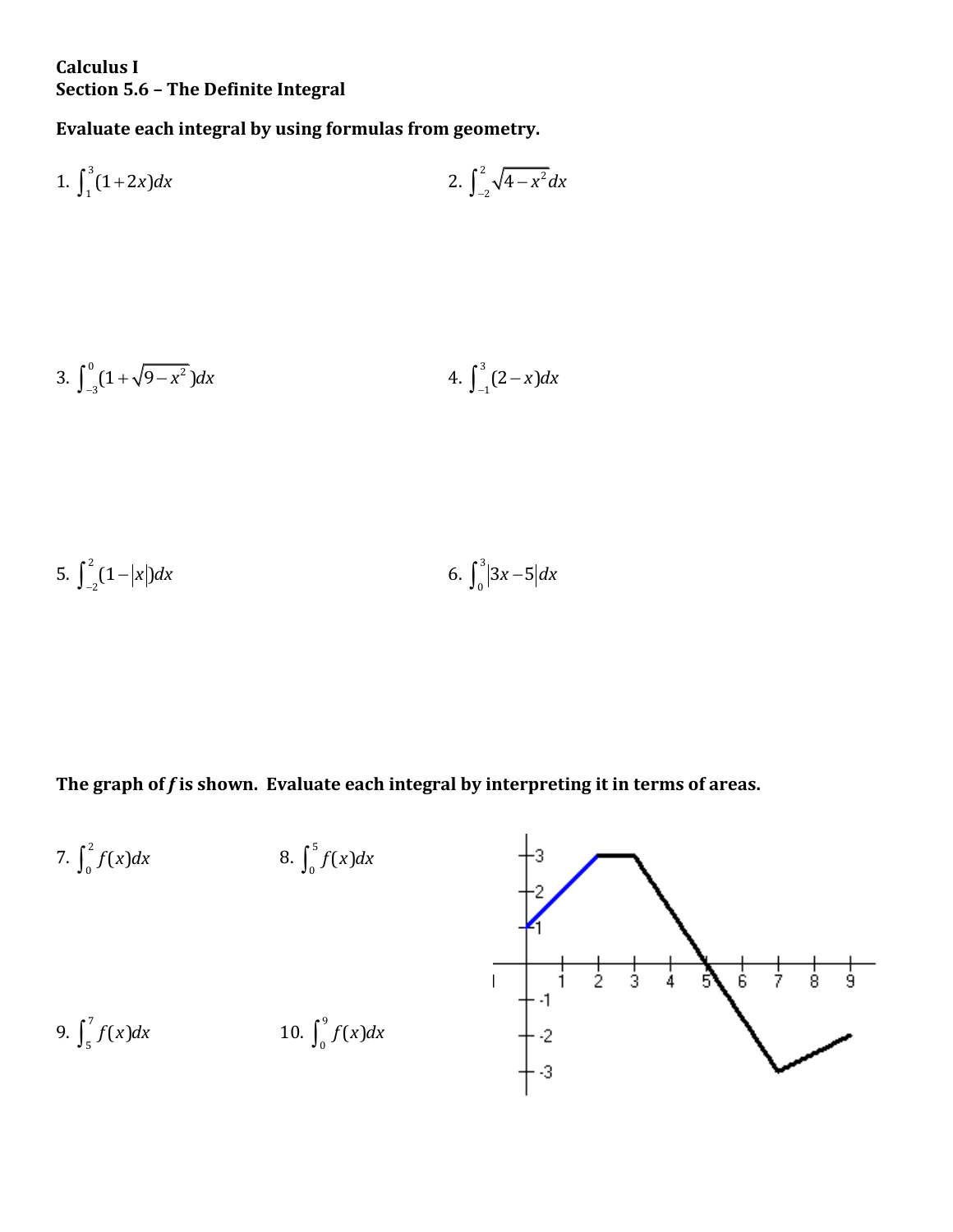## **Calculus I Section 5.6 – The Definite Integral**

The graph of *g* consists of two straight lines and a semicircle. Use it to evaluate each integral.



14. If  $\int_{0}^{8}$  $\int_{2}^{8} f(x) dx = 1.7$  and  $\int_{5}^{8}$  $\int_{5}^{8} f(x) dx = 2.5$ , find  $\int_{2}^{5}$  $\int_2^{\infty} f(x) dx$ .

15. If 
$$
\int_0^1 f(x)dx = 2
$$
,  $\int_0^4 f(x)dx = -6$ , and  $\int_3^4 f(x)dx = 1$ , find  $\int_1^3 f(x)dx$ .

16. If we know that  $\int_{1}^{1} x^2 dx$ 0 1  $\int_0^1 x^2 dx = \frac{1}{3}$ , find  $\int_0^1 (5 - 6x^2)$  $\int_0^1 (5-6x^2) dx$ .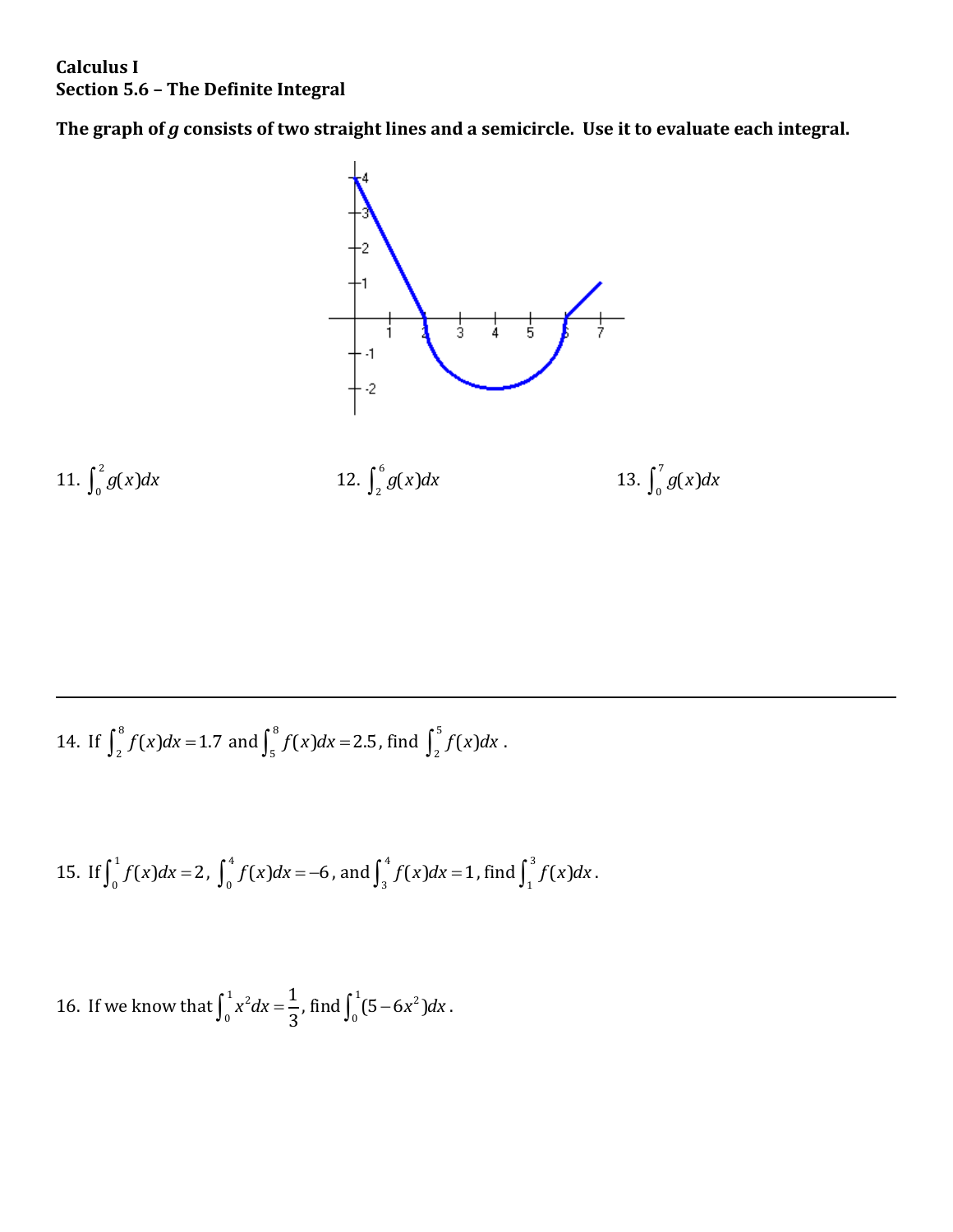## Calculus I Section 5.6 - The Definite Integral

Evaluate each integral by using formulas from geometry.



The graph of  $f$  is shown. Evaluate each integral by interpreting it in terms of areas.